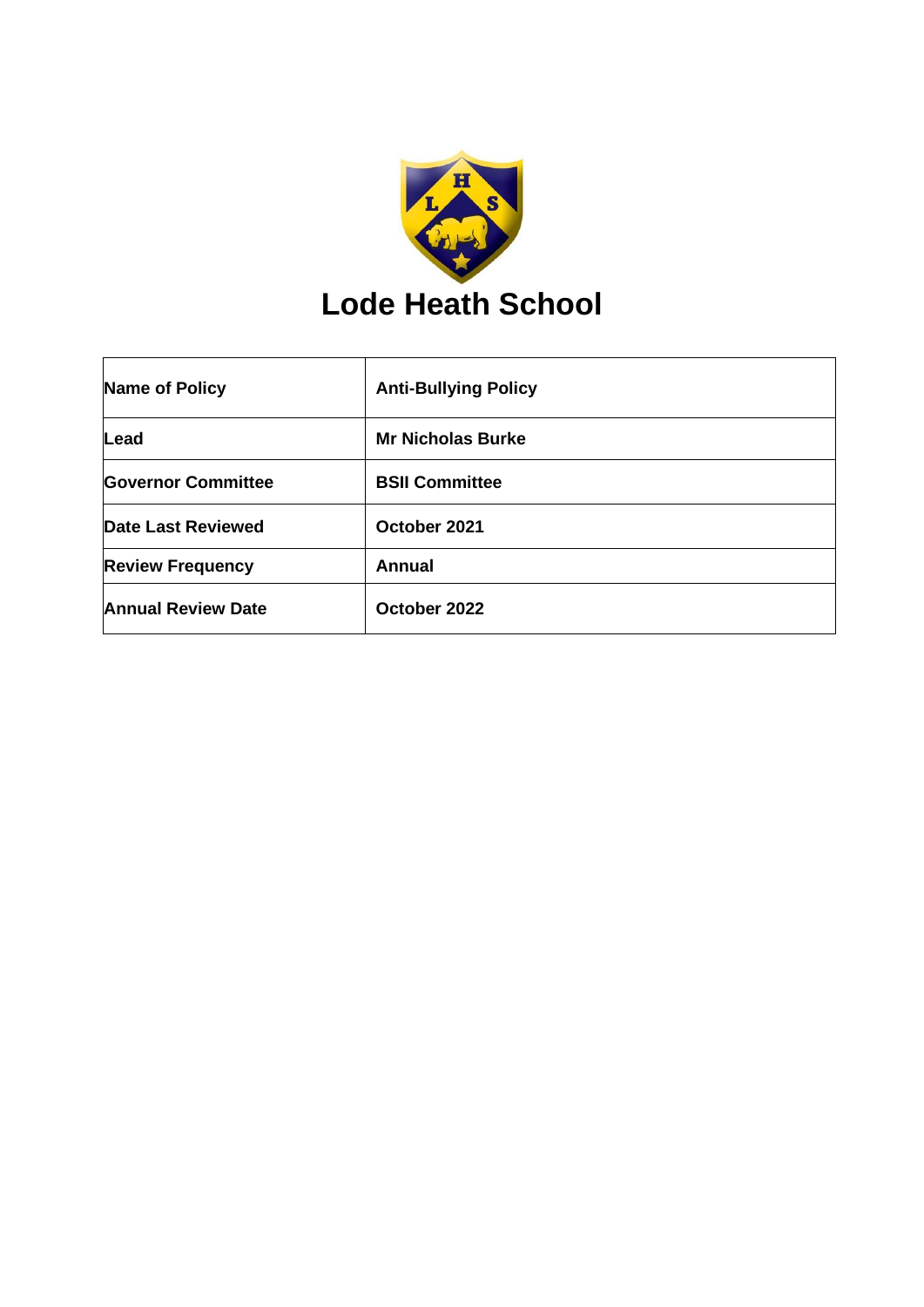# **Section One: What is Bullying?**

Bullying is unwanted, possibly aggressive behaviour that involves a real or perceived power imbalance. The behaviour is repeated or has the potential to be repeated over time. Both those that bully and who are bullied may have serious lasting problems.

## Bullying usually includes:

- deliberate hostility and aggression
- a victim who is weaker and less powerful than the bully or bullies
- an outcome which is always painful and/or distressing

## Bullying can be:

# **Physical**:

Pushing, kicking hitting, pinching, and any other forms of violence

## **Verbal**:

Name-calling, spreading rumours, threats, verbal abuse

## **Emotional/Social**:

Excluding (ie. sending to Coventry), tormenting (ie. hiding books, threatening gestures), ridicule, humiliation, lying, spreading rumours, damaging social reputation, encouraging others to exclude someone

#### **Racist**:

Racial taunts, graffiti, gestures, stereo-typing

## **Sexual**:

Unwanted physical contact, abusive comments, homophobic abuse

## **Online/cyber**:

Setting up 'hate websites', posting pictures and malicious communications, sending text messages, emails or posting hurtful comments and abusing the victims via their mobile phones, or social networking sites.

## **Homophobia**:

Name-calling intimidation or making a person feel uncomfortable as a result of their sexual orientation.

## **\*We believe all forms of bullying are unacceptable\***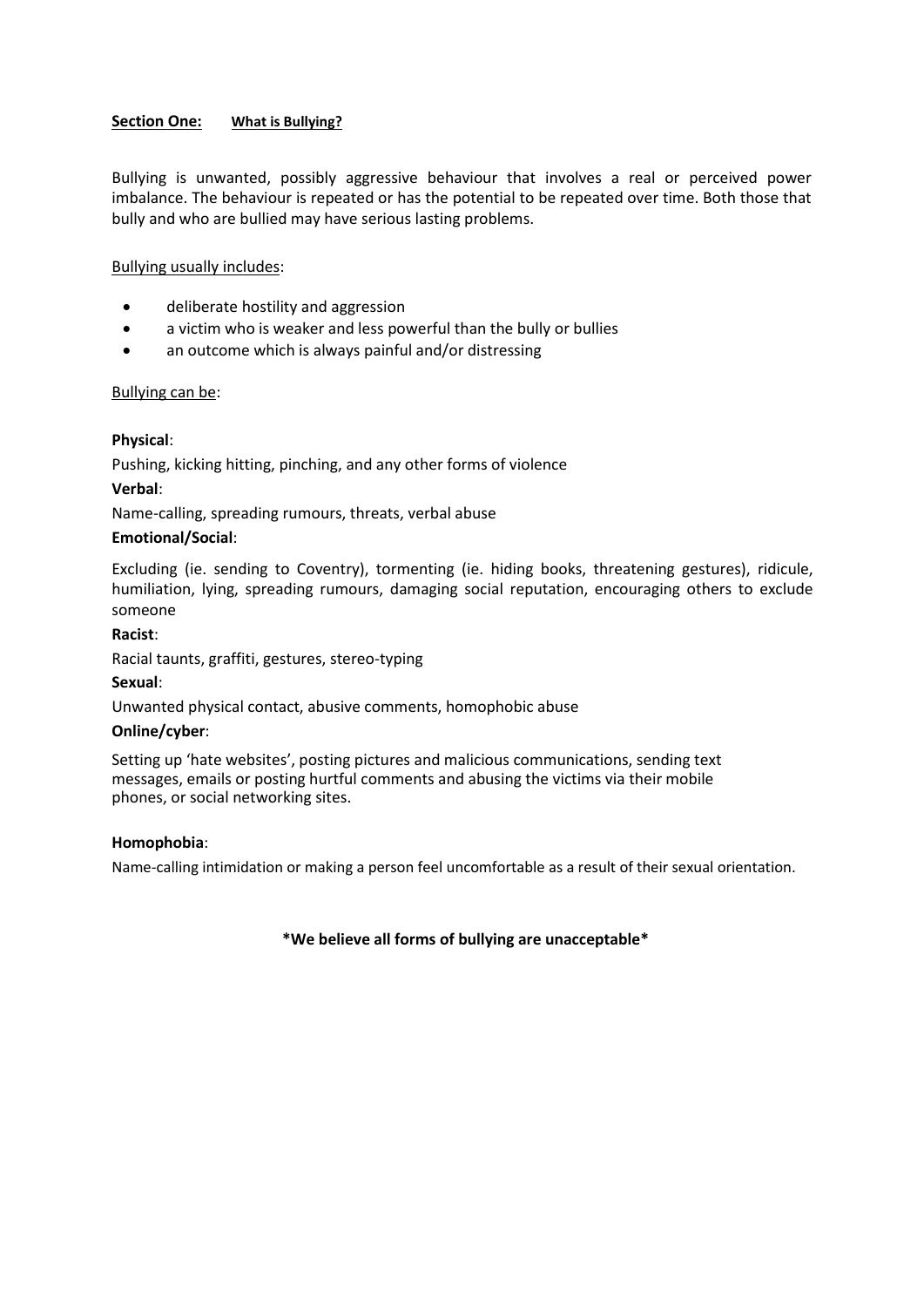# **Section Two: Why Bullying is unacceptable**

All students at Lode Heath School have the right to education free of unwanted fears generated by bullying. Students can only reach their full potential if they feel secure in their learning environment. We abhor bullying because of its ill effects can last a person's whole lifetime and it is never justified.

# **Section Three: Ways of Preventing Bullying:**

(i) It is important to mention bullying at Primary Information Meetings as students need to know, before they start Lode Heath school, that bullying is not acceptable.

The following points should be covered briefly:

- (a) Bullying is not tolerated
- (b) We have very little bullying
- (c) How to report bullying

We should not overstate bullying when talking to Primary children and never make them anxious prior to them joining the school.

- (ii) Our Anti Bullying Policy is on our website
- (iii) Key pastoral staff are experienced in responding to bullying incidents
- (iv) The education of students in relation to bullying is facilitated through the Character and Personal Development lessons
- (v) Specific work is conducted to develop emotional and social skills to help develop learning. These are evident throughout schemes of work
- (vi) Bullying as an issue and our anti-bullying work is tackled in assemblies which cover all aspects of bullying providing strategies and instigating preventative pro-active work.
- (vii) Children are surveyed regarding their happiness and feeling of safety.
- (viii) We have developed health and wellbeing through National Healthy Schools programme and through our Lode Heath School ethos
- (ix) Provide good role models through, senior students, ambassadors, Head Students, Student Council
- (xii) Bullying is a topic reviewed by Student Voice every year and is reviewed during pastoral review meetings – statistics are analysed, survey results discussed, and outcomes fed into action planning.
- (xiii) Homophobia is tackled through assemblies; Key pastoral staff will support students regarding sexual orientation and offer support and guidance if they are subjected to bullying.
- (xiv) The senior leadership team with key pastoral staff review the Anti-Bullying Policy and provide ideas and strategy for the school.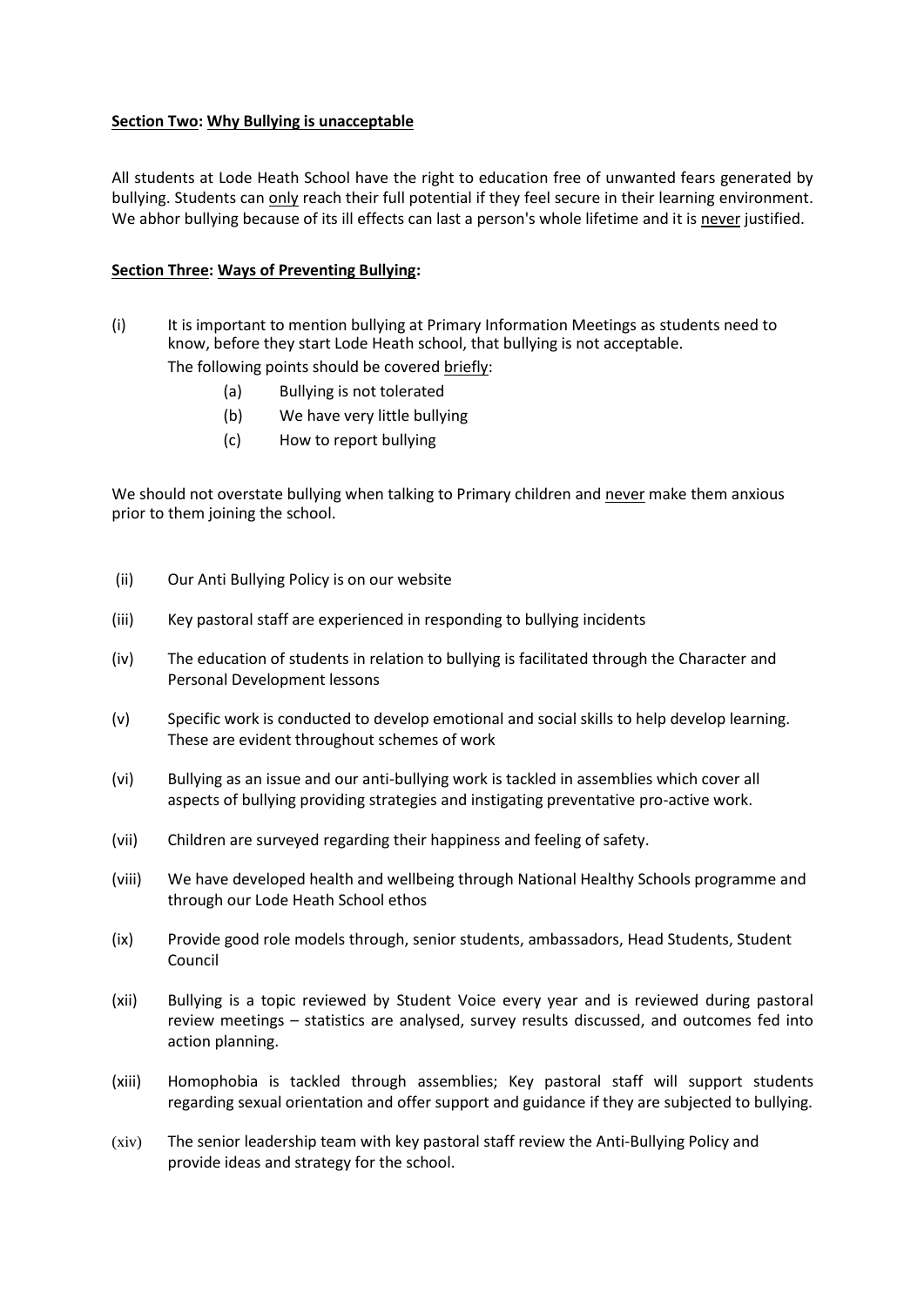## **Section Four: Procedures for Investigating Incidents**

- (i) Staff should investigate all alleged cases of bullying and/or refer to a Head of Year where appropriate.
- (ii) All students have a duty to report bullying
- (iii) Staff have a duty to protect students who supply information. Students who threaten witnesses must be sanctioned.
- (iv) All investigations should begin by believing that the victim is upset and needs to be treated sensitively and listened to.
- (v) Unless there is evidence to the contrary all victims should be taken seriously.
- (vi) Information needs to be gathered and facts sorted. Statements must be in writing and by the student.
- (vii) It may well prove useful to speak to the victims' friends. Again, the statements must be in writing by the student.
- (viii) Once the case against the bully is assembled and requires answering, a decision must be made as to the appropriate way forward.

#### EITHER:

(a) The bully requires a sanction and support

OR:

(b) The sanction can be waived if an end to the bullying can be agreed between both bully and victim. The bully may or may not require additional support.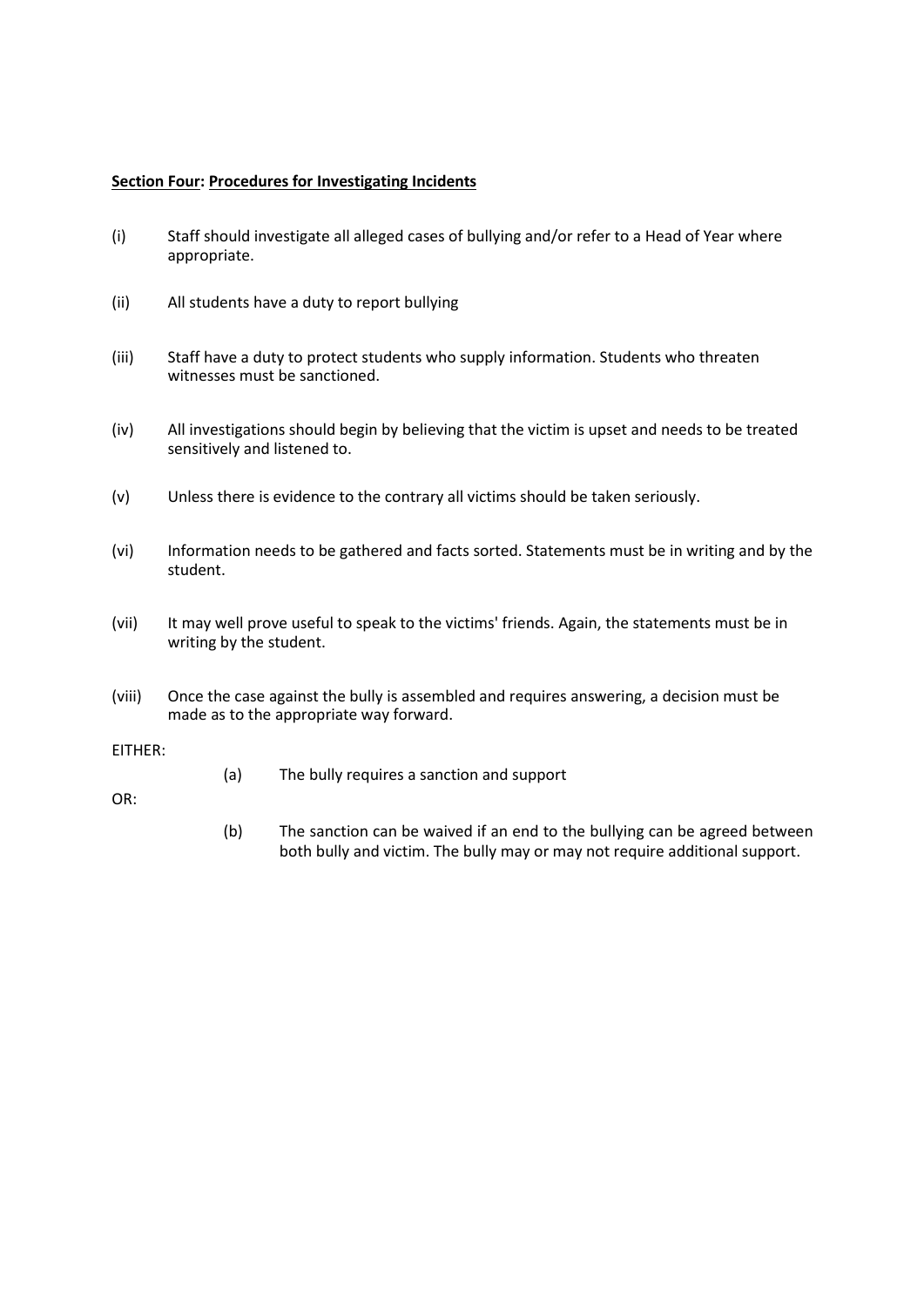## **Section Five: Procedures for dealing with the Bully, Victim and Parents**

- (i) The discretion for the way forward must lie with the member of staff. They are encouraged to consult with a Head of Year prior to making a decision.
- (ii) If they decide the bully requires a sanction then again it is at the teacher's discretion. However we offer the following list of possible sanctions for those who might find it useful.

# **POSSIBLE SANCTIONS**

- 1 Detention
- 2 Inform Parents (after appropriate consultation with the Year Head)
- 3 Letters of apology
- 4 Community service
- 5 Loss of privileges
- 6 Banned from school trips
- 7 Banned from extra-curricular activities
- 8 Placed on a home/school contract
- 9 Inform the police (if outside school as well)

## **Headteacher**

- 1 Lunchtime detention
- 2 Internal isolation (Refocus)
- 2 Fixed term exclusion
- 3 Permanent exclusion
- (iii) If the teacher decides on the 'no sanction' approach then the following action is suggested:
	- (a) Gain the victim's agreement to mediation.
	- (b) Try to avoid involving the victims' and bullies' friends.
	- (c) An adult to always chair the meeting.
	- (d) Begin by outlining the victim's case yourself.
	- (e) Explain that the victim wants the 'no sanction approach'.
	- (f) Explain that a full and frank admission followed by an apology and guarantee of no further bullying is required.
	- (g) If point (f) cannot be satisfied revert to the sanction model.
	- (h) If you are satisfied with the outcome arrange a number of short meetings (30 seconds) throughout a week or so in order to monitor the situation.

In all cases please inform the Head of Year of all the facts in writing and record the incident by email.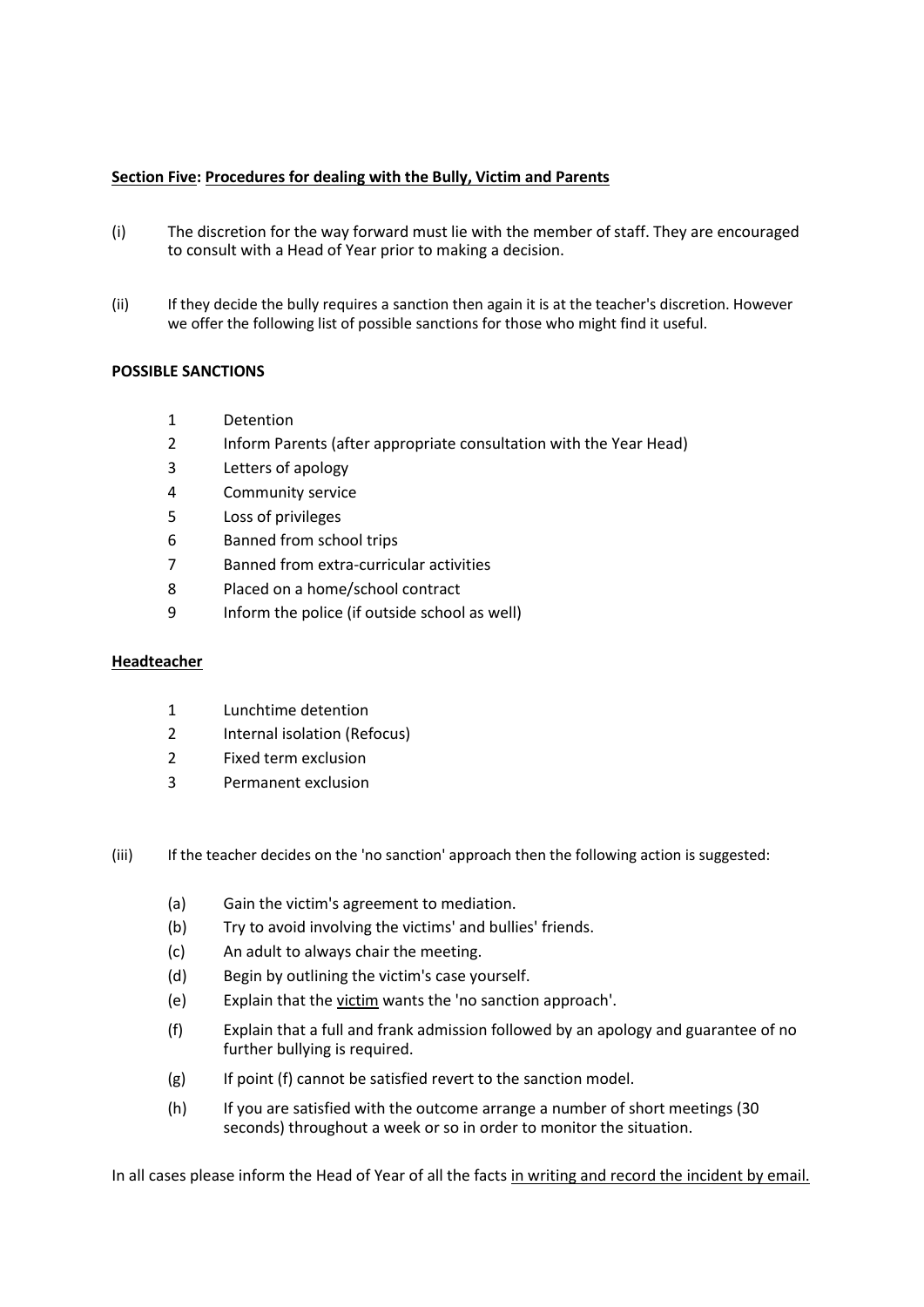- (iv) Facilitate mediation between the students.
- (v) If you feel there is no substance in the accusation or for any reason you cannot successfully resolve the situation, please do the following:
	- (a) Inform the Head of Year
	- (b) Monitor the situation for a reasonable period of time perhaps by enlisting the help of the possible victim's friends.
	- (c) Possibly enlist the help of a staff counsellor.
- (vi) Informing parents of the alleged aggressor

This is also at the discretion of the teacher in consultation with the Year Head.

However, the following points should be considered before a decision is made.

- (a) Is this the first offence?
- (b) Previous behaviour record of bullying.
- (c) Previous parental contact.
- (d) Severity of bullying.
- (e) Your chosen path sanction or `no sanction' approach.
- (vii) Informing Parents of the Victim

Again at the teacher's discretion but the following points to be noted:

- (a) Victim's wish.
- (b) Severity of bullying.
- (c) Timescale of bullying.
- (d) Victim's previous school record.
- (e) Is this child often a victim?
- (f) Previous parental contact.
- (g) Is the telephone a better option than writing?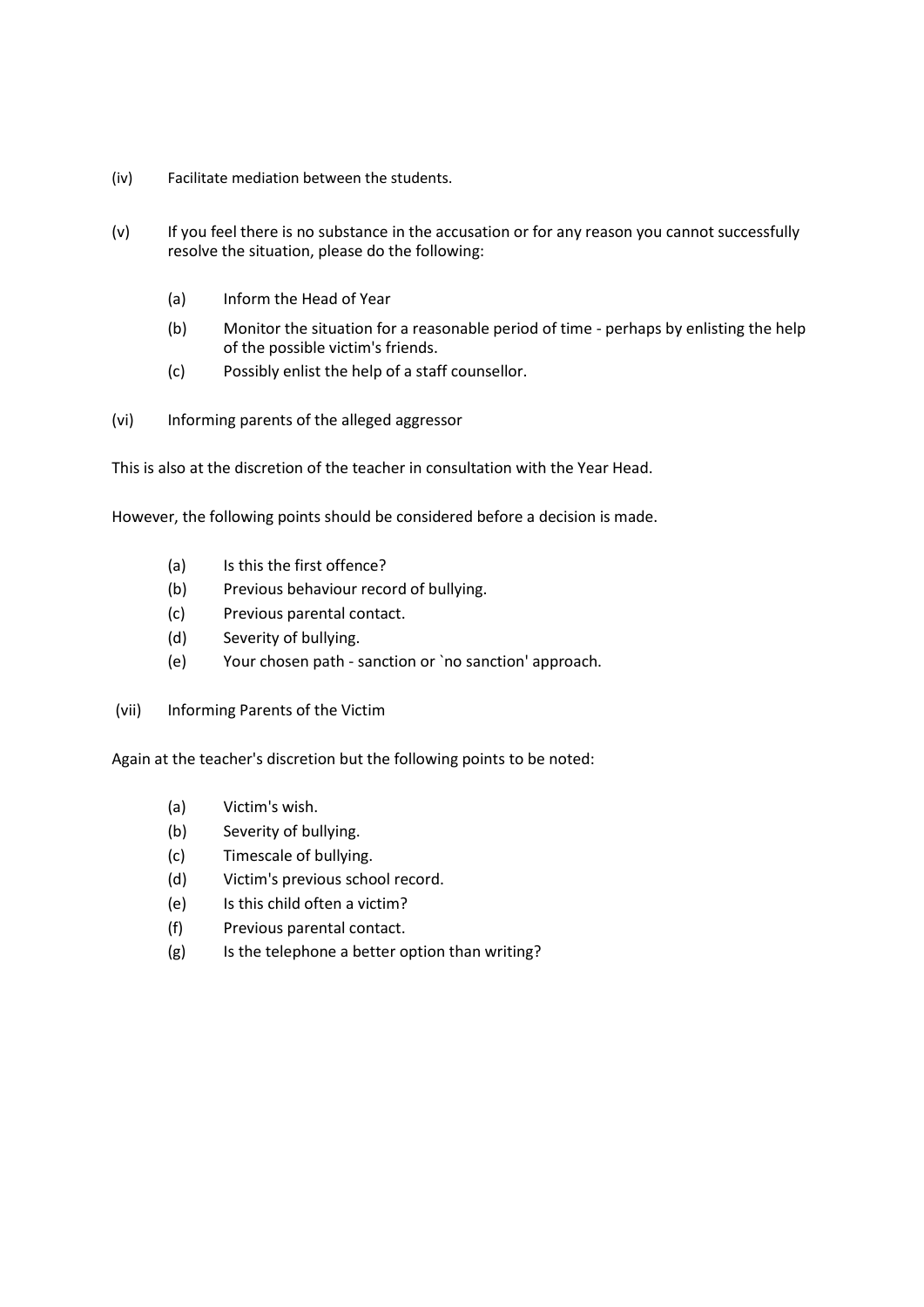# **Support For The Aggressor**

The type of support most appropriate will be determined by the Pastoral Staff at the time or by a meeting of professionals at a later date. Support will usually be a package of measures but could include:

> **Counsel by** : Year Leaders Pastoral Managers A volunteer member of staff An external organisation Referral to the Educational Psychologist Referral via the GP to the Child and Family Unit

## **Section Six: Strategies to deal with persistent Bullies**

- Persistent bullies are students who fail to respond to a reasonable number of attempts to reform them. They may have a primary school record of bullying.
- If they have a record of these offences, they will probably have sampled a number of our suggested sanctions.
- One would normally expect these students to be dealt with by the Head of Year, Deputy Headteacher or Associate Headteacher.
- These experienced staff will have their own ways of dealing with persistent bullies, but the following options may prove useful:

## **OPTION ONE**

Signing a home-school Contract. Teacher, student and parent to sign. Breaking the agreement is deemed very serious.

## **OPTION TWO**

The loss of break and lunchtimes over a long period of time.

## **OPTION THREE**

Lunchtime exclusion (Associate Headteacher)

## **Option FOUR**

Staff to be informed via (a) Briefing (b) Staff Meeting (c) Email notification

# **OPTION FIVE**

The Special Needs Register via the SENCO, if it is considered to be a major issue linked to social, emotional and/or mental health concerns, requiring external support. This will enable outside help - in particular the Educational Psychologist.